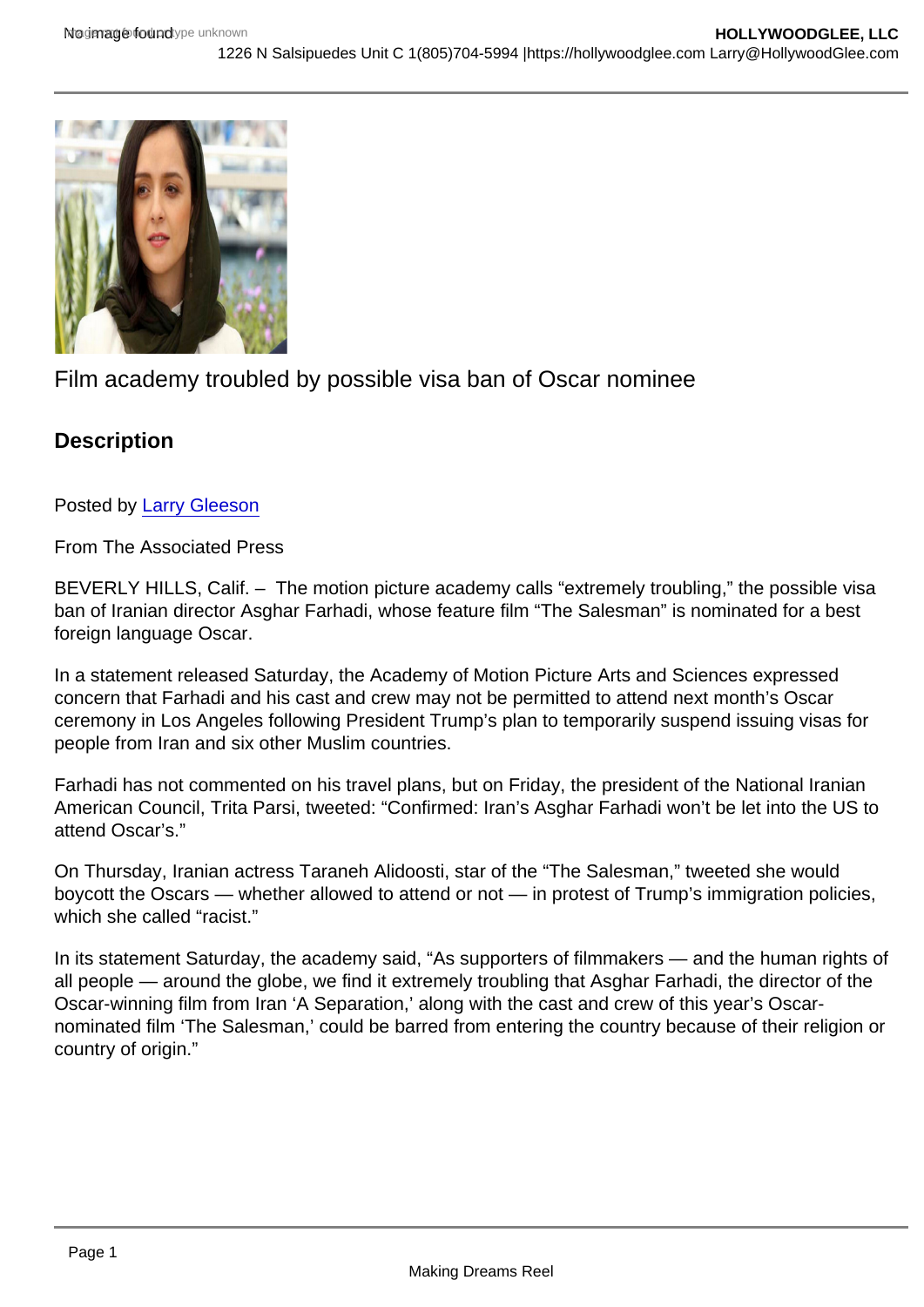

\***Featured photo:** This May 21, 2016 file photo shows actress Taraneh Alidoosti during a photo call for the film "Forushande" (The Salesman) at the 69th international film festival, Cannes, southern France. Alidoosti, star of the Oscar-nominated "The Salesman," says she won't attend the Academy Awards in protest of President Donald Trump's immigration plans. Alidoosti called plans for a visa ban of Iranians "racist" in a message posted Thursday, Jan. 26, 2017, on Twitter. "The Salesman," directed by Asghar Farhadi, was nominated for best foreign language film. Joel Ryan, File AP Photo

(Source: bnd.com)

## **Category**

- 1. Academy Awards
- 2. Academy of Motion Picture Arts and Sciences
- 3. Oscar
- 4. World Cinema

## **Tags**

- 1. Art
- 2. censorship
- 3. Cinema
- 4. Competition
- 5. Conversation
- 6. creativity
- 7. entertainment
- 8. Film
- 9. film awards
- 10. Filmmaking
- 11. inspiration
- 12. Iranian director Asghar Farhadi
- 13. Larry Gleeson
- 14. marketing
- 15. Media
- 16. News
- 17. photography
- 18. platform
- 19. Programming
- 20. Society
- 21. The Salesman
- 22. Women
- 23. writing